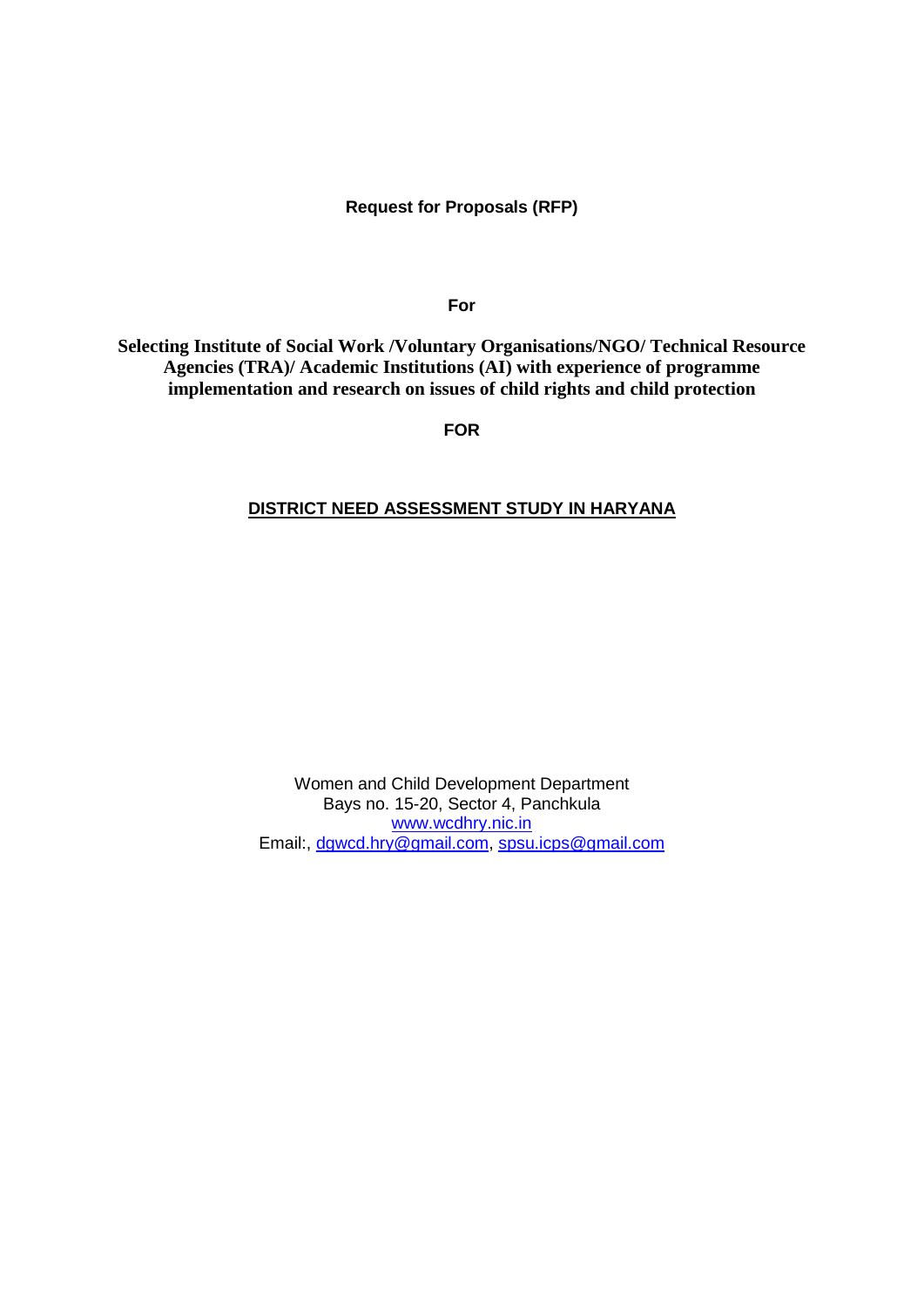# **Advertisement**

## **HARYANA STATE CHILD PROTECTION SOCIETY**

### **Tel.: 0172-2560348 Fax: 0172-2571141 E-mail: spsu.icps@gmail.com Website: www.wcdhry.gov.in**

# **Request for Proposals (RFP) from Institutes of Social Work or Voluntary Organisations /NGO/ Technical Resource Agencies (TRA)/ Academic Institutions (AI).**

The Government of India has enacted the Integrated Child Protection Scheme with an objective to implement Juvenile Justice (Care and Protection Act) 2000 amended in 2006. On behalf of the Department, the Haryana State Child Protection Society invites Request for Proposals(RFP) for **carrying out District Need Assessment for Child Protection (DNACP).**

#### **Eligibility Condition**

- 1. The institutes/voluntary organizations should have experience of programme implementation and research on issues of child rights and child protection.
- 2. The institute should have enough infrastructure, manpower and research orientation to carry out District Need Assessment in all the Districts of Haryana.

#### **Terms :**

- **1.** The institutes of social work and voluntary organizations may apply with detailed proposal along with available human resource in the prescribed format (available on website) in two separate sealed envelope clearly marked **"Technical proposal for District Need Assessment of Child Protection"** and **"Financial Proposal for District Need Assessment of Child Protection".**
- 2. Any institutes/voluntary organizations can bid for one or more Districts or for the whole State.
- 3. RFP received after the last date or by email etc shall be summarily rejected.
- 4. Director General, WCD will have the right to reject any or all bids, and the decision in this regard shall be final and binding.
- 5. Bidder will have to deposit 10 percent of total bid amount as earnest money deposit with the department as bank draft or as bank guarentee in favor of Haryana State Child Protection Society payable at State Bank of Patiala Sector 8 C Chandigarh. Proposals received without earnest money deposit shall be out rightly rejected.

Interested institutes/voluntary organizations may download the DNA format document containing detailed annexure and information to be filled, from Women and Child Development Department Website **www.**wcd**.gov.in** or obtain the same from the office of the Directorate, Women and Child Development Department, Haryana, Bays No. 49-52, Sector 2 Panchkula**.** Last date of submission of application is  $25<sup>th</sup>$  Jan, 2013 till 3:00 PM.

Email: [spsu.icps@gmail.com](mailto:spsu.icps@gmail.com) **Sumita Misra, IAS Phone: 0172-2560349 Director General, Women and Child Development Department**.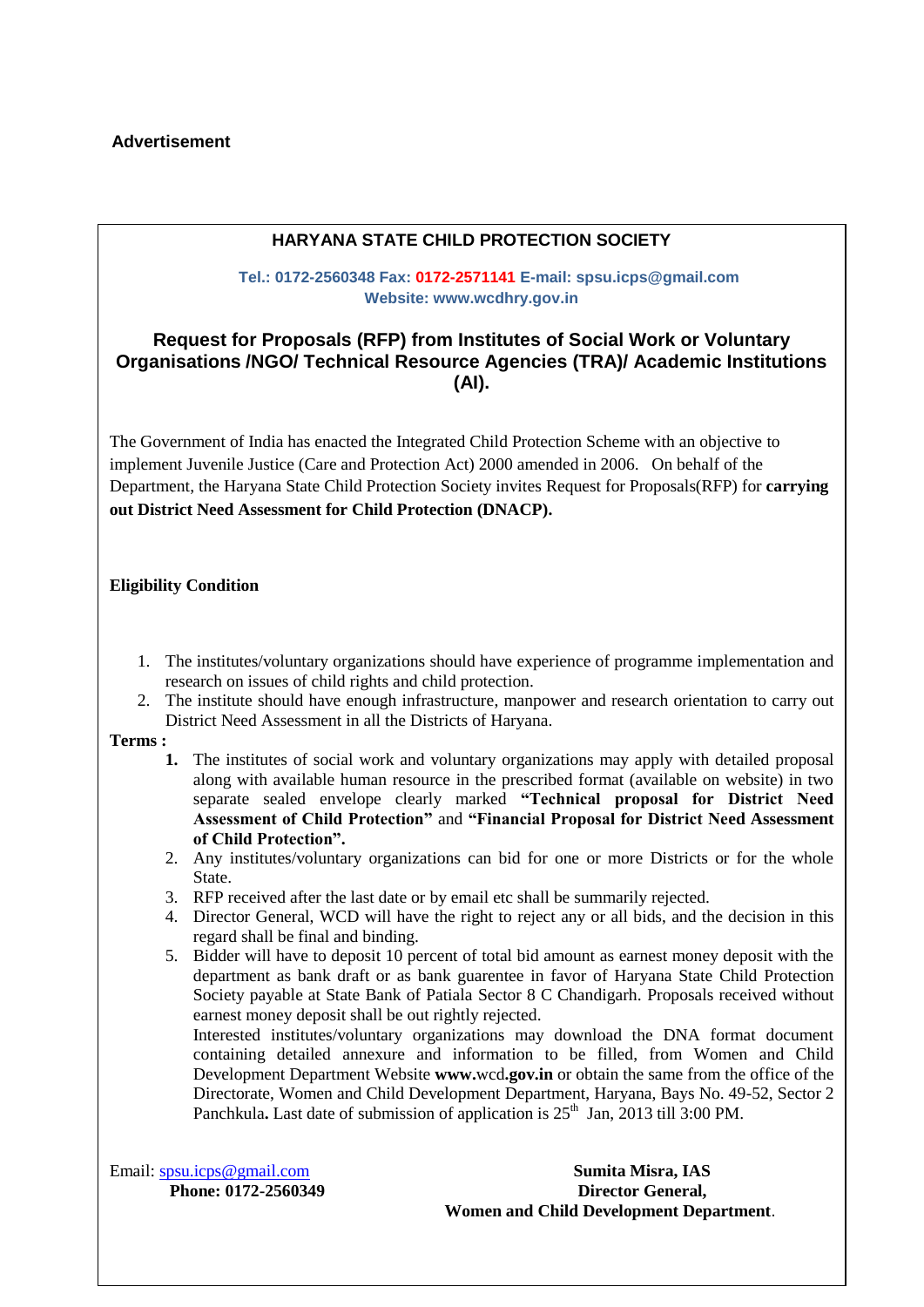# **2. About Integrated Child Protection Scheme**

The Ministry of Women and Child Development introduced the Integrated Child Protection Scheme in financial year 2009-2010. The State Government has started implementing the centrally sponsored Integrated Child Protection Scheme (ICPS) w.e.f. 1<sup>st</sup> **April, 2010**. Earlier this subject was being handled by Social Justice & Empowerment Department. Consequent to the introduction of Integrated Child Protection Scheme (ICPS) by GOI, the infrastructure and staff was transferred to this Department in Sept. 2009, which is an umbrella scheme under which various schemes for children in need of care and protection, and children in conflict with law are covered. The programme is being implementing through Haryana State Child Protection Society (HSCPS) was registered under the Societies Registration Act, 1860 on 10.09.2010. There are also State Project Support Unit (SPSU) and State Adoption Resource Agency (SARA) at State Level. At the district level the District Child Protection Society (DCPS) and District Child Protection Committee under the chairmanship of Deputy Commissioner has been constituted. The children in need of care and protection are being provided institutional as well as non institutional care under the scheme. For providing non institutional care State Adoption Resource Agency (SARA) has been set up under which the Specialized Adoption Agencies in each district will be set up.



The ICPS is mainly an instrument to implement the provisions of J. J ACT 2000. The State has created a Juvenile Justice Fund for providing facilities to the juveniles. The State has also notified a State Advisory Board under Juvenile Justice Act for implementing the provisions of the Act. The Juvenile Justice Boards have been constituted in all the districts.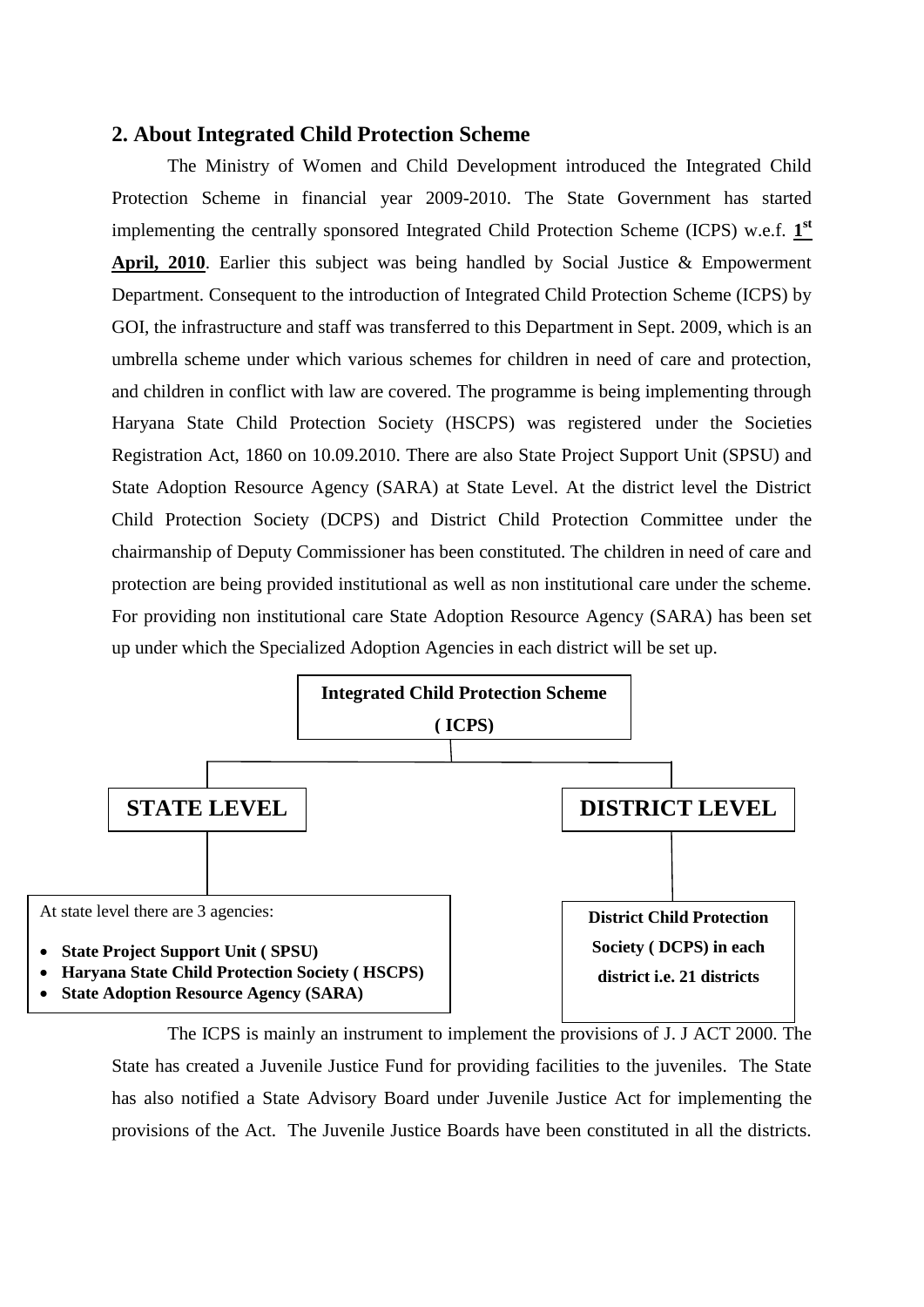A sum of Rs 148.10 has been spent during the year 2011-12. A sum of Rs. 1367.23 lac is provided in the budget for the year 2012-13.

ICPS deals with two broad categories of children namely children in need of care and protection, and children in Conflict with law.



**Shelter Homes**

Children in Conflict with Law means a child who is alleged to have committed an offence. **Juvenile Justice Board (JJB)** is the concerned authority to deal with such children. JJB comprises three members namely (One Principal Magistrate (Judicial Officers) and Two Social workers (out of two social worker **one should be female social worker)**. For making the appointments of members of the JJBoard or CWC Committee, a Selection Committee has been constituted under Rule 89 of Haryana Juvenile Justice (care and protection of children) Rules 2009. The Selection Committee comprises one Chairperson and six members. Retd. Justice I.P. Vashisht is the Chairman of the selection committee. Children in conflict with law who enter the juvenile justice system through JJB, require residential care and protection during pendency of any inquiry are facilitated in Observation Homes. And the children in conflict with law committed by JJBs who requires long term rehabilitation and protection are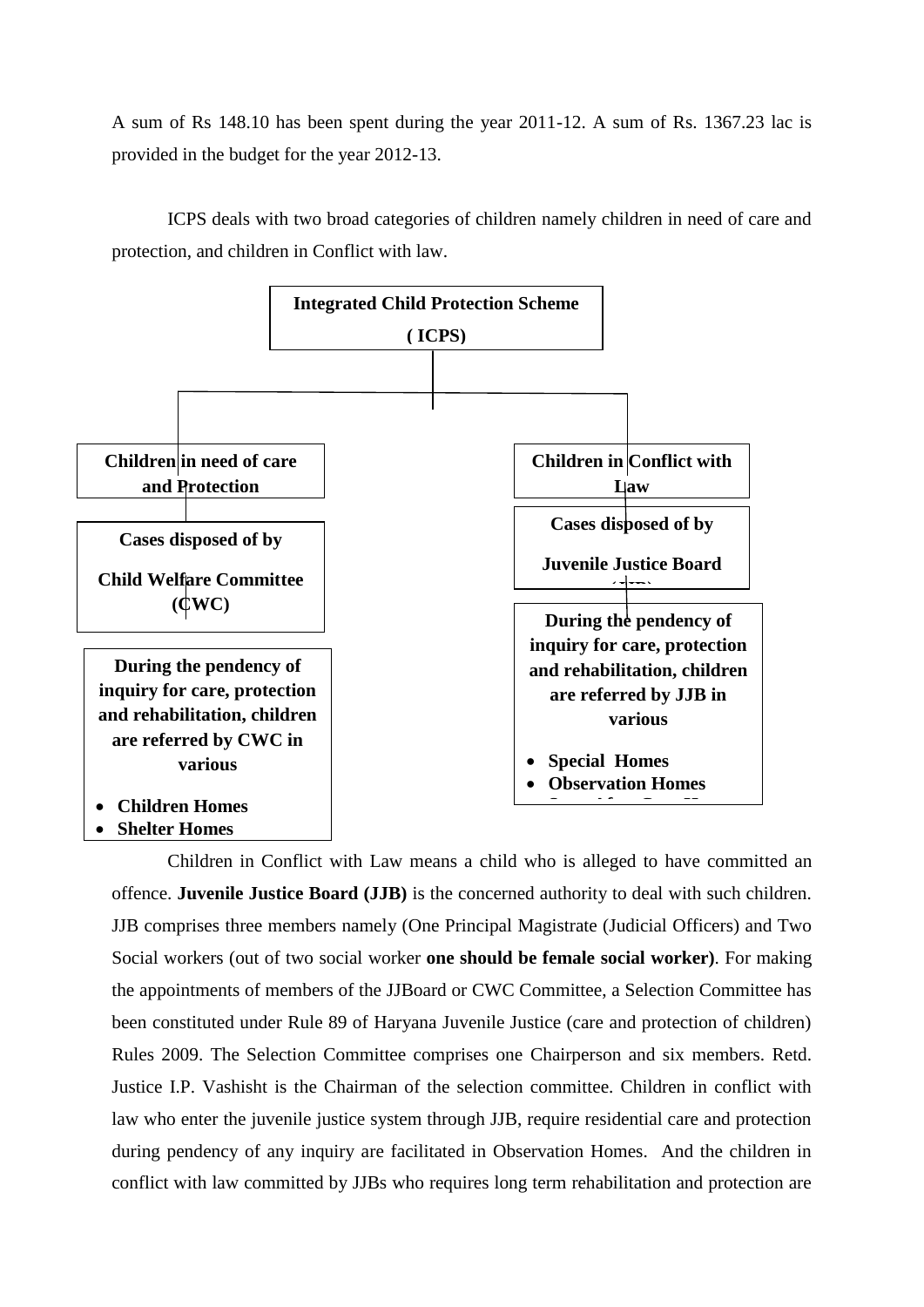sent to Special Homes. To take care and to protect these children, state govt. is running four Observation Homes and one Special Home as under: -

| Sr.<br>No      | Name of the Home                                                    | Capacity | No. of<br>inmates |
|----------------|---------------------------------------------------------------------|----------|-------------------|
| $\mathbf{1}$   | Observation Home, Ambala<br>(Boys)                                  | 44       | 69                |
| $\overline{2}$ | Observation Home,<br>Faridabad<br>(Boys)                            | 25       | 13                |
| 3              | Observation Home, Hisar<br>(Boys)                                   | 44       | 81                |
| $\overline{4}$ | Observation Home for girls,<br>Karnal (in Nari Niketan<br>campus)   | 25       |                   |
|                | Total                                                               | 138      | 164               |
| 5              | Special Home, Ambala<br>(designated in Observation<br>Home, Ambala) |          | 33                |

In the state, there are 17 convicted children, who are to be housed in Special Home, but since the state govt does not have a separate Special Home, these children are presently lodged in Observation Home, Ambala. For overall control and supervision of the homes, the whole time managerial staff has been appointed by Women and Child Development Department, and a few part time staff have been appointed as per ICPS norms on contractual basis. For **security of the home**, one head warder and warders have been deputed by Prison department and their salaries are being paid by WCD department.

ICPS also focuses its activities for **children in need of care and protection**. A large number of Children in need of care and Protection, are taken care of by Child Welfare Committees (CWC). Child Welfare Committees comprises a chairperson and four other members namely doctor, teacher, child expert and two social workers. As per JJ Act, Chairperson of CWC shall be a non official person. However in Haryana, Deputy Commissioner is notified as Chairperson of CWC. For appointing non official Chairman advertisement in leading newspapers has been given twice and consequently in two districts Jind and Fatehabad non official Chairpersons have been appointed and it has been readvertised on 7-08-2012 for remaining districts.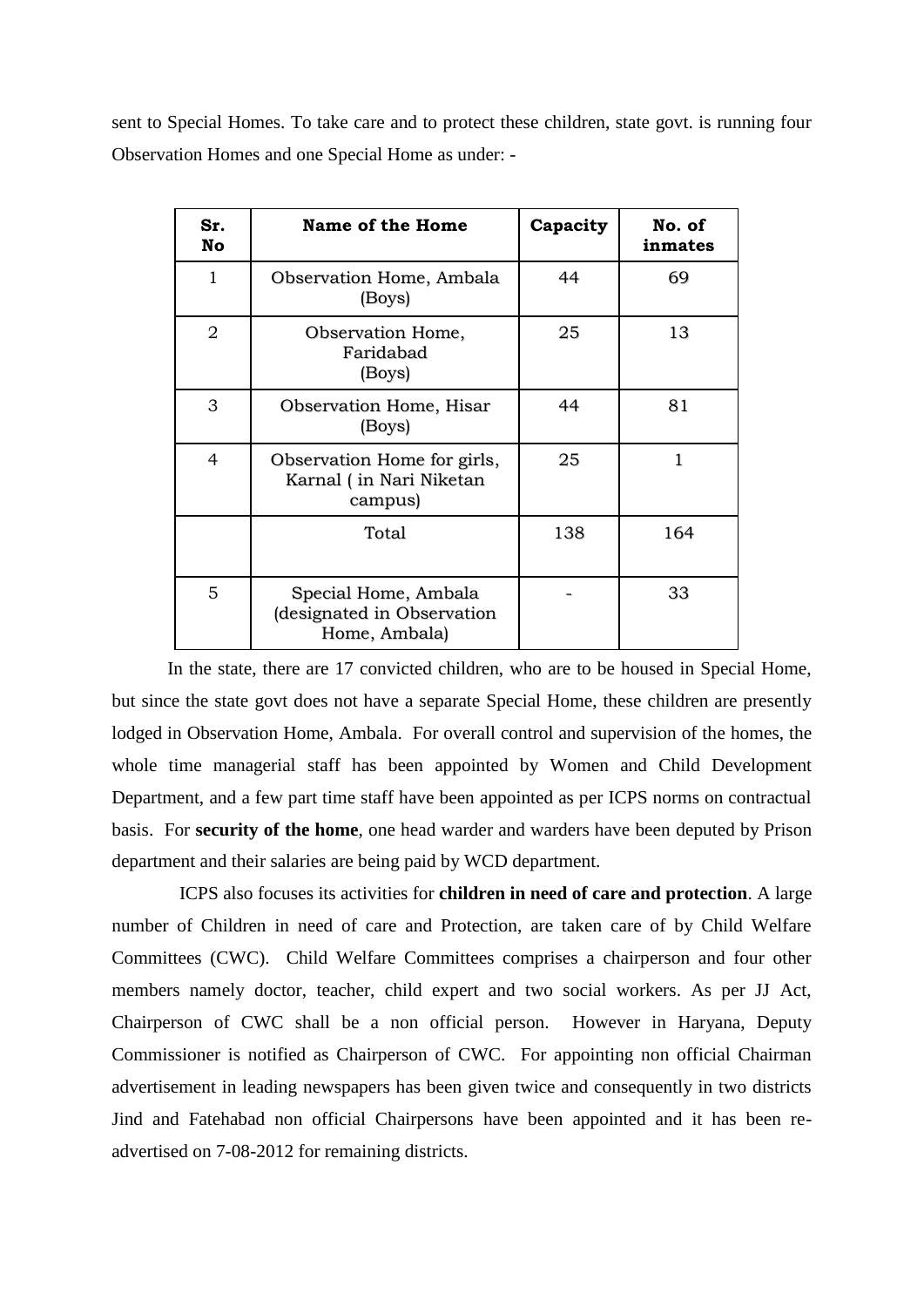For care, protection, treatment, development and rehabilitation of the children in need of care and protection, the state has following semi govt. children/shelter Homes:

# **Children Homes (2) run by Haryana Rajya Bal Bhawan, Madhuban**

- **1** Haryana Rajya Bal Bhawan, Madhuban (Karnal)
- **2** Bal Gram Rai,Sonepat (Adoption Agency)

## **Children Homes (6) run by Haryana State Council for Child Welfare**

- **1** Shishu Ghar,Sector-15, Panchkula (Adoption Agency)
- **2** Shelter Home, Rewari,
- **3** Children Home, Rewari,
- **4** Bal Kunj, Chhachhrauli
- **5** Children Home, Chhachhrauli
- **6** Shelter Home, Chhachhrauli

### **Children Homes (2) run by District Red Cross Society**

- **1** Home for special children, Hissar ( 58 inmates are residing)
- 2 Child Labour Rehabilitation Centre, Yamunanagar (26 inmates are residing)

## **Children Homes run by Private Persons / Organisation: 95**

Of the 95 CCIs functional in the State of Haryana, 90 have applied for registration till now, the rest are being counseled and facilitated by WCD officials. These Homes are spread across the state in all the 21 Distts. and in 47 .Blocks. The position is summarized below: -

| Sr. | <b>Child Care Institutions</b> | Number | Applied for    |
|-----|--------------------------------|--------|----------------|
| No. |                                |        | Registration / |
|     |                                |        | Registered     |
|     | Govt. run (Observation Homes)  |        |                |
|     | Semi Govt.                     | 10     | 10             |
|     | Private                        | 95     | 90             |
|     | Total:                         | 108    | 103            |
|     |                                |        |                |

### **Child Care Institutions (CCIs) in Haryana**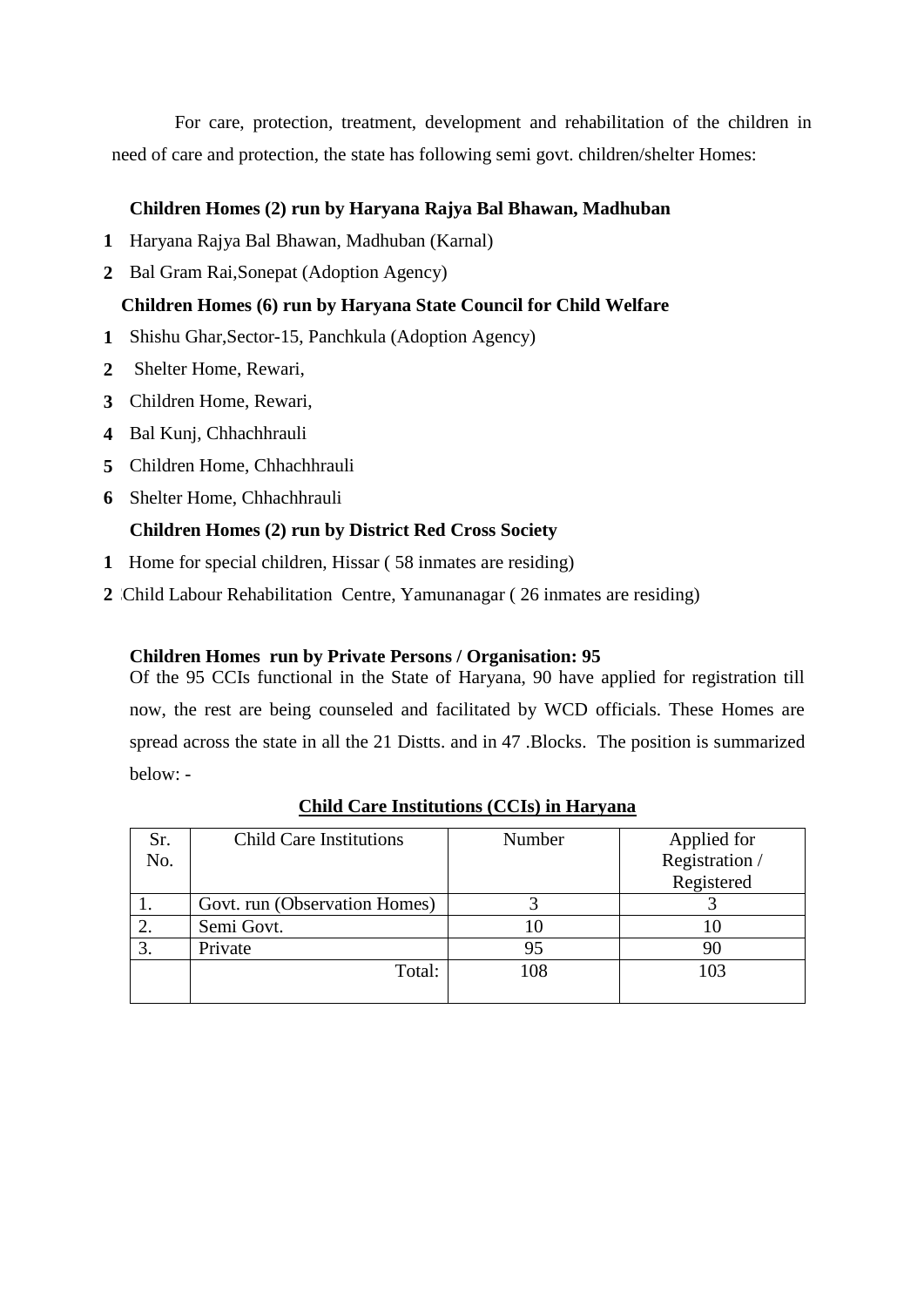# **3. SCOPE OF WORK FOR IMPACT ASSESSMENT STUDY:**

The institute of Social Work /voluntary organisations is expected to, but not limited to, do the following:

- a. Carry out a comprehensive District Need Assessment of Child Protection (DNACP) taking into account –
	- (i) Population, demography, socio-economic and migration profile of the district
	- (ii) District level Mapping of Child Interventions both government and nongovernmental
	- (iii) Detailed Profiles of the Government and Non Governmental Organizations/ institutions working on child care issues to assess their capacities, resources, performance and gaps
	- (iv) Situational analysis of child issues in the district with special emphasis on magnitude of the issue, stakeholders involved in service provision, services available and gaps in services.
	- (v) Conduct at least one stakeholder consultation for validation of findings and obtain additional information/ insight into child protection situation in the district and the dynamics involved (if any)

# **4. OBJECTIVE:**

1. A consolidated report should give a clear view on need of each district so that state shall make an action plan according to specific need of each district regarding Child Protection and child rights/law.

# **5. PRE-QUALIFICATIONS CRITERIA FOR TECHNICAL BID INVITED FROM INSTITUTES/VOLUNTARY ORGANIZATIONS:-**

- 1. Should be an **institutes/voluntary organisations** registered/incorporated in India
- 2. The institutes/voluntary organizations should have experience of programme implementation and research on issues of child rights and child protection
- 3. The institute/organization should have enough infrastructure, manpower and research orientation to carry out District need assessment in all the Districts of Haryana.
- 4. Should have a successful track record of completing similar assignments in allowed time or energy in related fields (documentary proof required).
- 5. Should have adequate capability to deploy adequate personnel to complete the assignment in the stipulated time frame.

# **6. MILESTONES AND PAYMENT SCHEDULE:**

- a. 25 percentage of bid amount shall be given as mobilization advance to the selected bidder on submission of undertaking by way of an affidavit for the completion of work in the stipulated time frame.
- b. Bidder will have to deposit 10 percent of total bid amount as earnest money deposit with the department as bank draft or as bank guarentee in favor of Haryana State Child Protection Society payable at State Bank of Patiala Sector 8 C Chandigarh.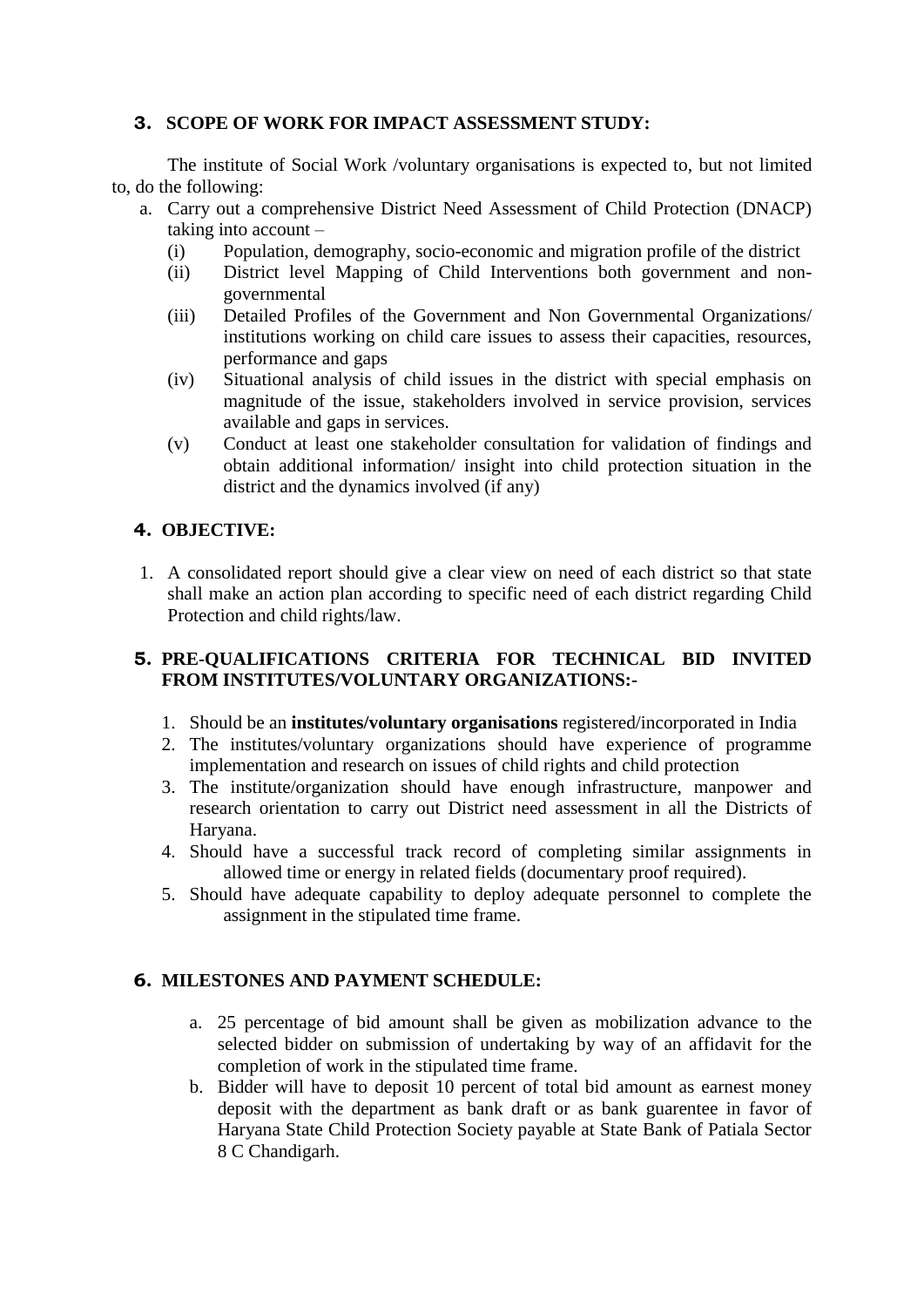# **Key Deliverables and time line:-**

| Sl. | <b>Deliverable</b>                              | <b>Format and Number</b> | <b>Timeline</b>                                      |
|-----|-------------------------------------------------|--------------------------|------------------------------------------------------|
| No. |                                                 | of copies                |                                                      |
| 1.  | Situational Analysis Framework<br>with timeline | Both hard and soft (2)   | Within 10<br>days<br>signing<br>οf<br>of<br>contract |
| 2.  | <b>Stakeholder Consultation Report</b>          | Both hard and soft (2)   | Within 50 days<br>signing<br>οf<br>οf<br>contract    |
| 3.  | Draft Situational Analysis Report               | Both hard and soft (2)   | Within 50 days<br>of<br>signing<br>of<br>contract    |
| 4.  | <b>Final Situational Analysis Report</b>        | Both hard and soft (5)   | Within 50 days<br>οf<br>signing<br>of<br>contract    |

# **Payment Schedule :-**

| <b>Milestones</b>                                       | <b>Percentage</b> | <b>Cumulative</b> |
|---------------------------------------------------------|-------------------|-------------------|
| On submission of draft report to the WCD                | 25%               | 50%               |
| On approval of final report by Women and Child          | 40%               | 90%               |
| Development Department after incorporating the          |                   |                   |
| suggestions                                             |                   |                   |
|                                                         |                   |                   |
| On receipt of 5 copies of the approved Report with soft | 10%               | 100%              |
| copy                                                    |                   |                   |

# **7. SUPERVISION AND QUALITY CONTROL:**

Department of WCD, Government of Haryana, would have the overall supervision and quality control responsibility of this exercise. The performance of work will be appreciated based on the following indicators:

- Quality and quantity of effort in terms of number of interviews/ documents consulted or any other innovative approach utilized
- Compliance with the established deadlines for submission of deliverables
- Demonstration of good cooperation with DWCD/ HSCPS and counterparts from governmental and nongovernmental institutions.
- **8. REQUIRED COMPETENCY OF THE AGENCY:**

The NGO/ Technical Resource Agencies (TRA)/ Academic Institutions (AI) must have work experience of program implementation and research on issues of child rights/ child protection. In addition the agency must have the expertise of conducting research utilizing quantitative research methodologies as well as participatory/ consultative approaches for data collection/ analysis.

The study team should include (a) a skilled and trained researcher with expertise in the areas of research design and qualitative and research (b) a child rights specialist with research background, (c) skilled and trained social mobilize.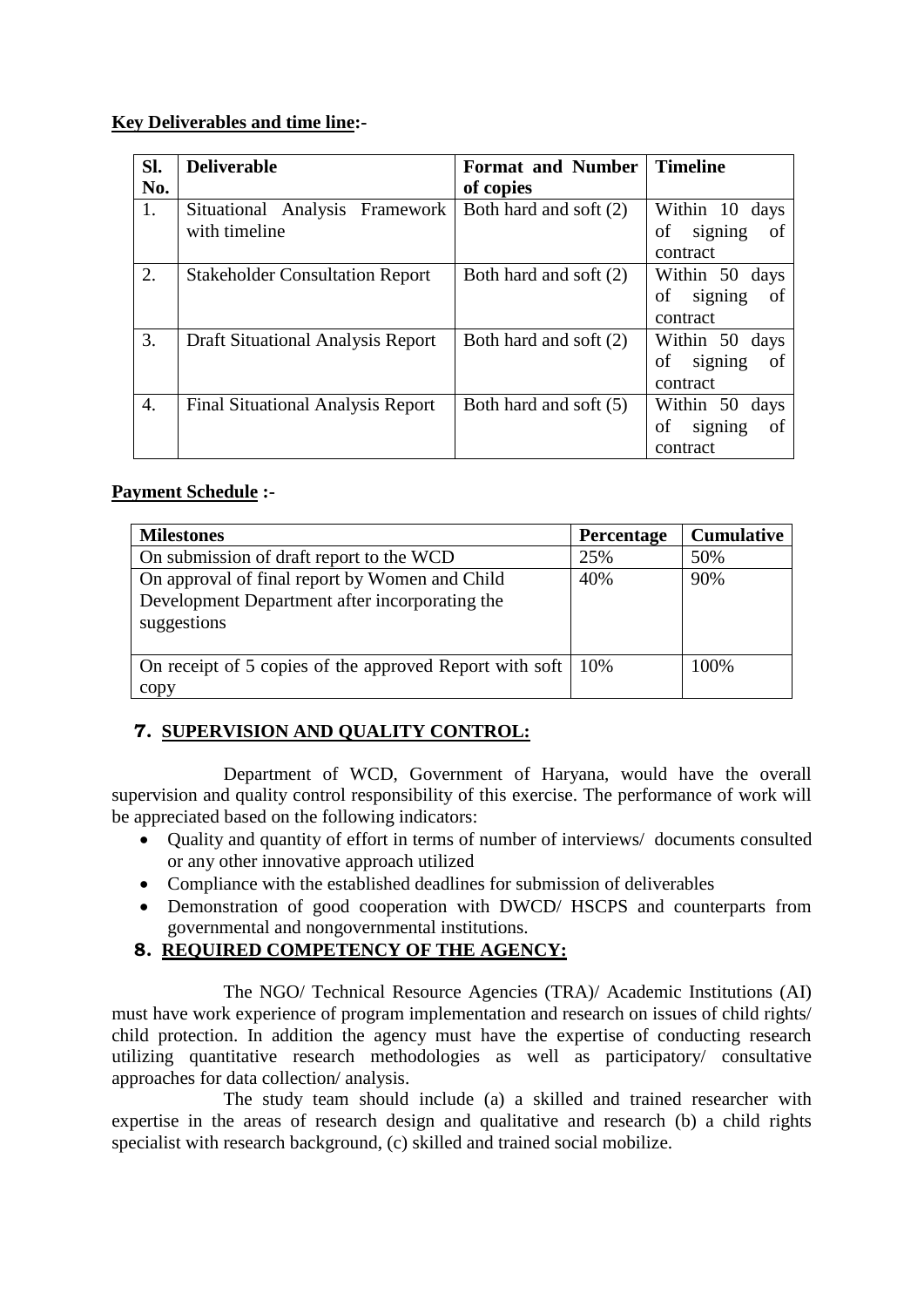# **9. GUIDELINES FOR AGENCIES FOR SENDING RFPs:**

- 1. Agency must enclose a covering letter on Agency's Letter Head while sending the RFP with technical and financial proposal.
- 2. The RFP must be sent in sealed cover within the stipulated time in two separate envelope i.e. 1- Technical proposal for Child Protection, 2- Financial proposal for Child Protection. The RFPs will be evaluated strictly as per laid down criteria. Therefore, before sending the RFPs, the bidder agency must satisfy that fulfill all the eligibility criteria. The related proof of experience, details of office set-up etc., as asked for, must be enclosed/ detailed out for evaluating the RFPs.
- 3. The details must be furnished as per formats enclosed in this document and strictly as per serial order. The information intended to be supplied should be furnished in such a manner that the same satisfies the need/ requirement of RFP under various heads and is self-explanatory.
- 4. The turnover shown in Part- C should be in Indian Rupees and should exactly match with the figures reflected in the Balance Sheet/ P&L Account/ Receipt & Payment A/C. The relevant portion of the document reflecting the turnover must be highlighted.
- 5. In case desired documents/ proofs are not enclosed, the RFP shall be rejected and no clarification/ enquiry will be sought/ made.
- 6. The last date of receiving the RFPs shall be adhered strictly. RFPs received after the last date will not be opened and no further action will be taken on such RFPs. However, if the last date is declared as holiday, the next working day on which office is opened will be treated as the last date of receiving the RFPs. The RFPs should be physically received in this office. No plea made over phone/fax/E-mail that RFP is in transit and be accepted due to postal delay etc. shall be entertained. In the interest of agency, it is advised that the RFPs should be sent well before the closing date of receiving RFP. HSCPS shall not be responsible for any postal/ courier delay.
- 7. Any institutes/voluntary organizations can also bid for one or more Districts or for the whole State.
- 8. Director General, WCD will have the right to reject any or all RFPs and to issue any clarification regarding the proposal/document, and the decision in this regard shall be final and binding
- 9. Interested institutes/voluntary organizations may download the DNA format document containing detailed annexure and information to be filled, from Women and Child Development Department Website www.wcd.gov.in or obtain the same from the office of the Directorate, Women and Child Development Department, Haryana, Bays No. 49-52, Sector 2 Panchkula.
- 10. After the compilation of survey, a Utilization certificate would be required. The proposal duly adhering to all the requirements should reach latest by Women and Child Development Department by  $25<sup>th</sup>$  Jan  $2013$  till 3:00 PM.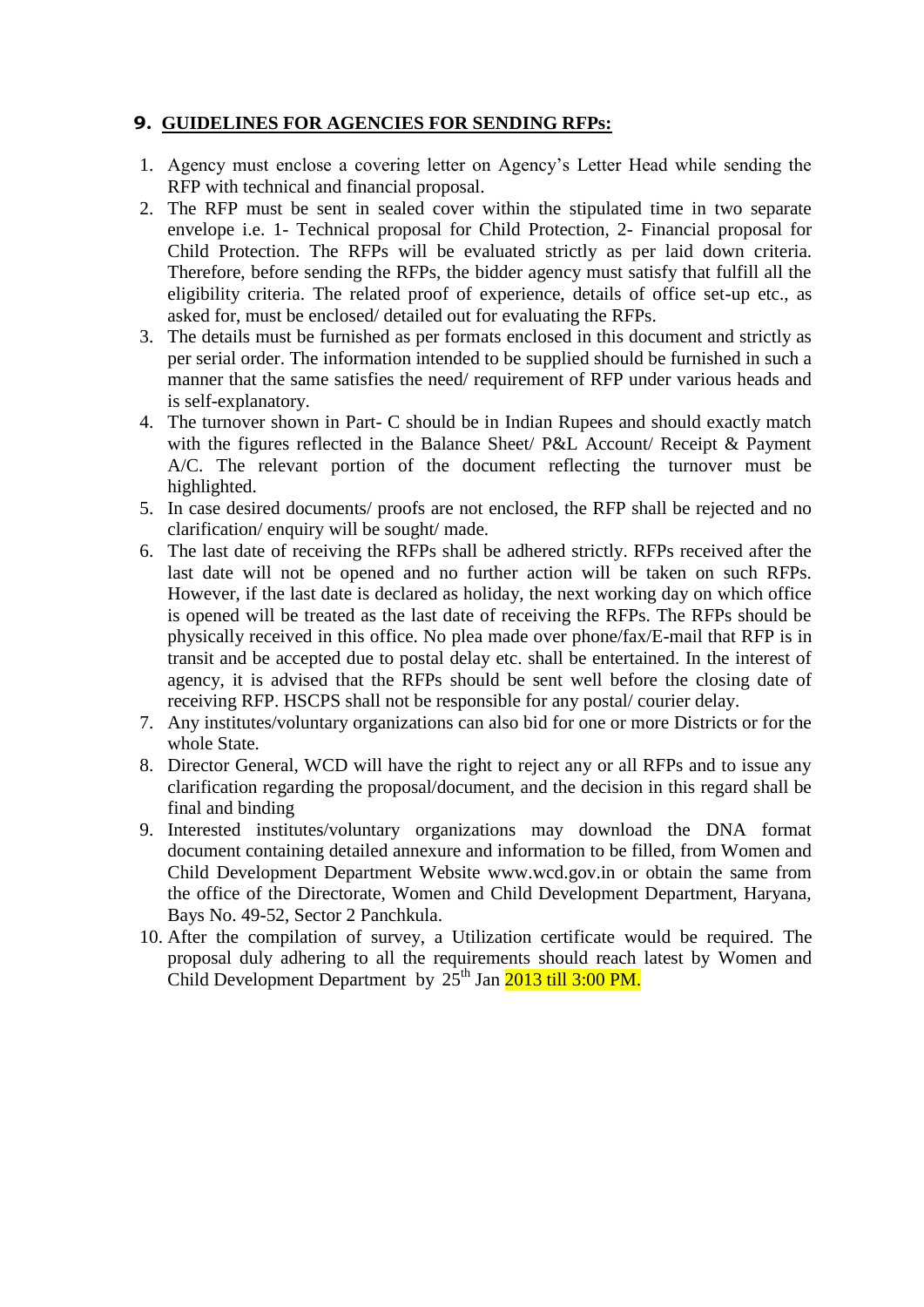# **10.EVALUATION CRITERIA FOR PROPOSALS RECEIVED FOR RFP:**

- 1. The proposals would be evaluated on the basis of the pre-qualification criteria and Institution's prior experience in the areas mentioned above. The specific experience of the institution would be evaluated on the basis of the following information provided along with the prescribed documents:
	- Fulfillment of eligibility conditions
	- Evidence of having successfully carried out similar assignments.
	- Evidence of having successfully carried out assignments with Government.
	- Sufficient size, organization, and management to carry out the entire project.
	- Specialized skills and creativity related to the assignment.
	- Proper research oriented infrastructure.

However, Women and Child Development Department in its sole/absolute discretion can apply whatever criteria deemed appropriate in determining the responsiveness of the RFP submitted by the respondents. The Director General, Women and Child Development Department reserves the right to reject any or all proposals without assigning any reason thereof, or issue any clarification regarding any aspect of the RFP.

- **2.** Following closure of the RFP, proposals will be evaluated by an evaluation committee of the WCD; Government of Haryana to assess its merits. The evaluation will be restricted to the contents of the proposals, bidder profile, relevant experience, client list, financial status and price proposal.
- **3.** A 2 stage procedure will be followed in evaluating proposals, with evaluation of the technical proposal being completed prior to any evaluation of the financial proposal. Evaluators of the technical proposals shall have no access to the financial Proposals until the technical evaluation is completed.
- **4.** Technical proposals will be evaluated on the basis of their responsiveness to the terms of reference, applying the evaluation criteria and the point system specified below. Each Technical Proposal will be given a technical score. Technical Proposals receiving the minimum qualifying points or higher, will be considered technically responsive. After the completion of the technical evaluation, the financial proposal will be opened. Proposals which are considered non-technically compliant and non responsive, will not be given further consideration.
- **5.** The financial scores will be arrived at based on the formula, whereby the lowest evaluated Financial Proposal (Fm) will be given the maximum financial score (Sf) of 100 points. The financial scores of the other proposals will be in inverse proportion to the lowest price.
- **6.** Proposals will be ranked according to their combined technical and financial scores using the weights given to technical and financial proposals. The bidder achieving the highest combined technical and financial scores may be invited for negotiations.
- **7.** From the time the proposals are opened to the time the contract is awarded, bidders shall not contact any official of the W and CD Deptt. on any matter and any attempt to influence any official of women and child dev deptt in its evaluation of the proposals and award recommendation, may result in rejection of the proposal.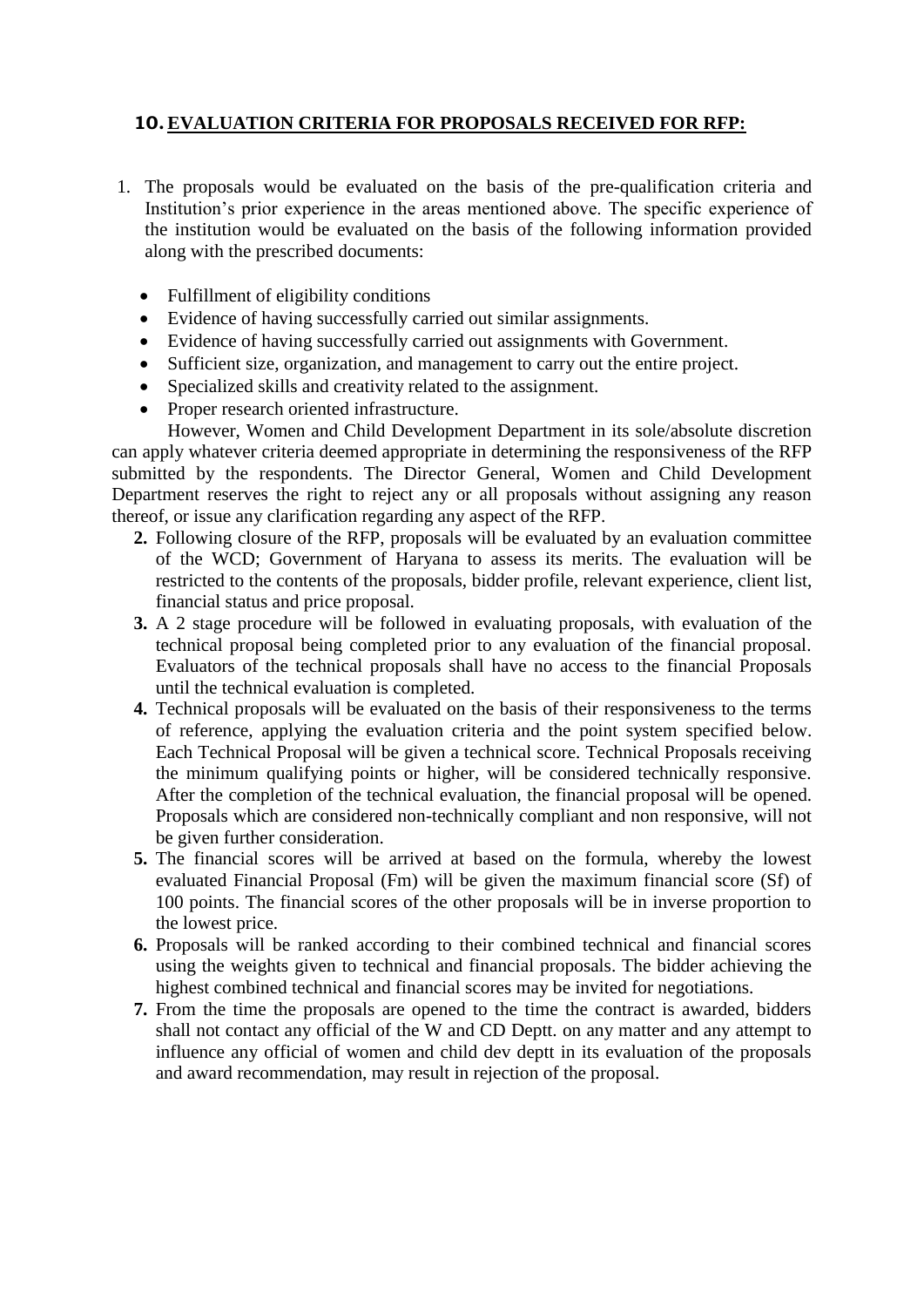# **EVALUATION CRITERIA**

| <b>CATEGORY</b>                                                       | MAX.          | MIN.          |
|-----------------------------------------------------------------------|---------------|---------------|
|                                                                       | <b>POINTS</b> | <b>POINTS</b> |
| 1. OVERALL RESPONSE                                                   | (5)           | (3)           |
| * Understanding of, and responsiveness to, Integrated<br>Child        |               |               |
| Protection Scheme (ICPS) of WCD Department of Govt. of                |               |               |
| Haryana                                                               |               |               |
| * Understanding of scope, objectives an completeness of response;     |               |               |
| * Overall concord between ICPS requirements and the proposal.         |               |               |
| 2. METHODOLOGY                                                        | (40)          | (28)          |
| * Quality of the proposed approach and methodology;                   |               |               |
| * Quality of proposed implementation plan, i.e. how the bidder        |               |               |
| will undertake each task, and time-schedules;                         |               |               |
| 3.<br>PROPOSED<br><b>TEAM AND</b><br><b>ORGANISATIONAL</b>            | (25)          | (18)          |
| <b>CAPACITY</b>                                                       |               |               |
| $\ast$<br>Team leader: Relevant experience, qualifications, and       |               |               |
| position with NGO;                                                    |               |               |
| Team members – Relevant experience, skills<br>*<br>$\&$               |               |               |
| competencies;                                                         |               |               |
| * Organization of the team and roles & responsibilities;              |               |               |
| * Professional expertise, knowledge and experience with               |               |               |
| similar projects, contracts, clients and consulting assignments;      |               |               |
| * Financial status                                                    |               |               |
| TOTAL MARKS FOR TECHNICAL COMPONENT                                   | 70            | (49)          |
| <b>4. FINANCIAL PROPOSAL - PRICE</b>                                  | 100           | N/A           |
| 100 marks are allocated to the lowest priced proposal. The            |               |               |
| financial scores of the other proposals will be in inverse proportion |               |               |
| to the lowest price.                                                  |               |               |
| <b>TOTAL MARKS</b>                                                    | 170           |               |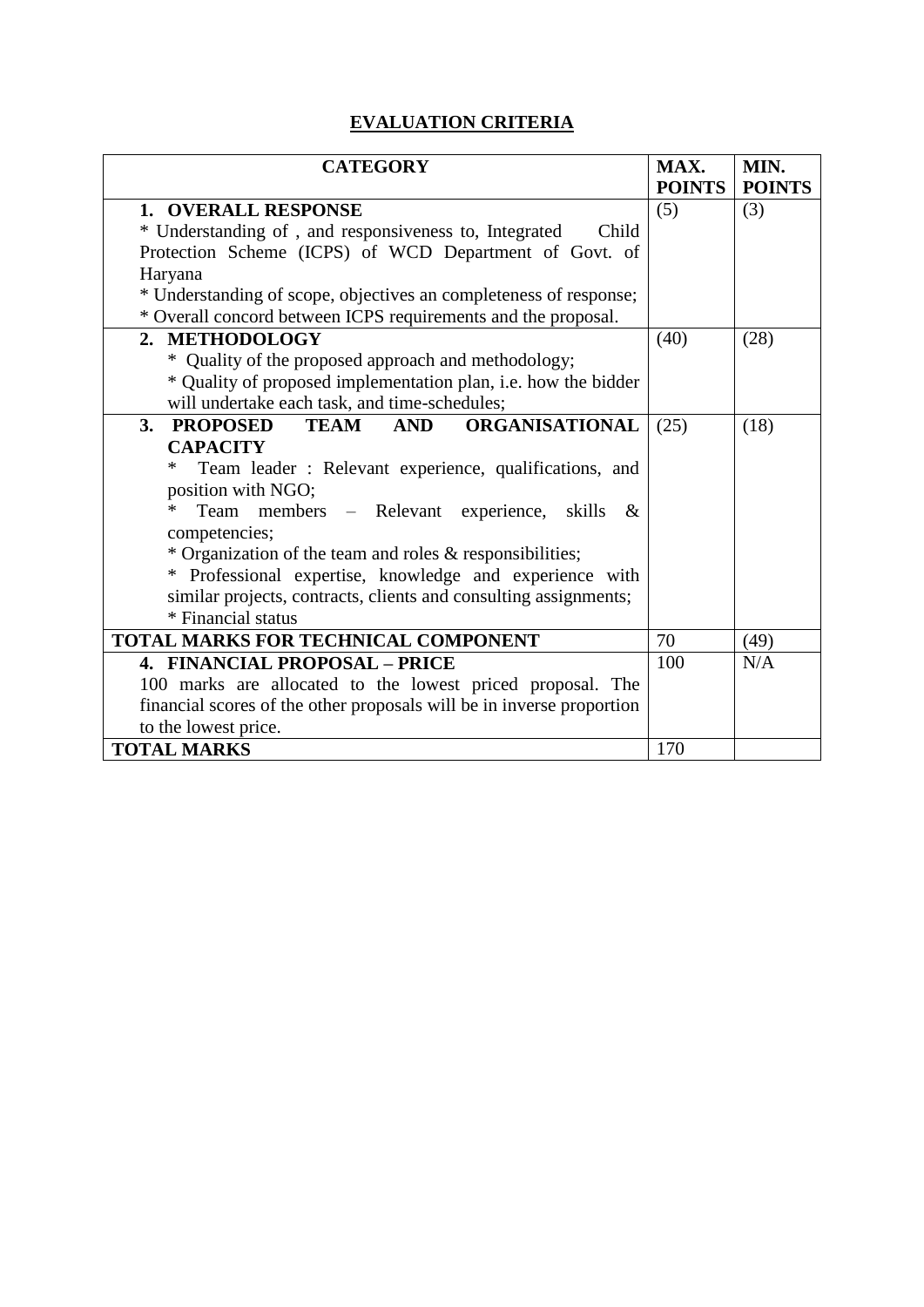#### TECHNICAL PROPOSAL - CONTENT AND FORMAT FOR CARRYING OUT DISTRICT NEEDS ASSESSMENT OF CHILD PROTECTION (DNACP)

#### **PART A: ORGANIZATION PROFILE**

(1) Short notes/tables on:

(i) About organization (name; contact details)

(ii) Organizational structure

(iii) Total years of Experience

(iv) List of projects and clients (list up to a maximum of 10 in last 3 years)

(vi) Details of projects done on issues related to Child rights/child protection

(2) Divisions for various activities (If exists).

(3) Constitution of Team for execution of the process work.

(4) List and brief details of Professionals, Reputed Volunteers in rolls or associated with experience in similar activities.

(5) List of offices / Centers / Field Units etc. to be shown preferably on All Orissa basis.

| SI.            | <b>Name of District/City</b> | Name of | Address/e-mail/ | No of staff | <b>Infrastructural</b> |
|----------------|------------------------------|---------|-----------------|-------------|------------------------|
| <b>No</b>      |                              | contact | telephone/ fax  | available   | facilities             |
|                |                              | Person  |                 |             | available              |
|                |                              |         |                 |             |                        |
| $\overline{2}$ |                              |         |                 |             |                        |
| 3              |                              |         |                 |             |                        |

(6) Experience of the agency - The bidding agency must show the Relevant Experience of three years with supporting documents viz. copies of letters of Award and completion from the clients as per following format:

| Sl. No | Name of | Name of        | Value of  | Date of      | Date of    | Whether   |
|--------|---------|----------------|-----------|--------------|------------|-----------|
|        | project | funding agency | work (Rs) | commencement | completion | proof     |
|        |         |                |           |              |            | enclosed? |
|        |         |                |           |              |            | (YES/NO)  |
|        |         |                |           |              |            |           |
|        |         |                |           |              |            |           |
|        |         |                |           |              |            |           |

(i) If related proof of experience is not enclosed, it will be presumed that organization has no experience in undertaking the work as per details given above.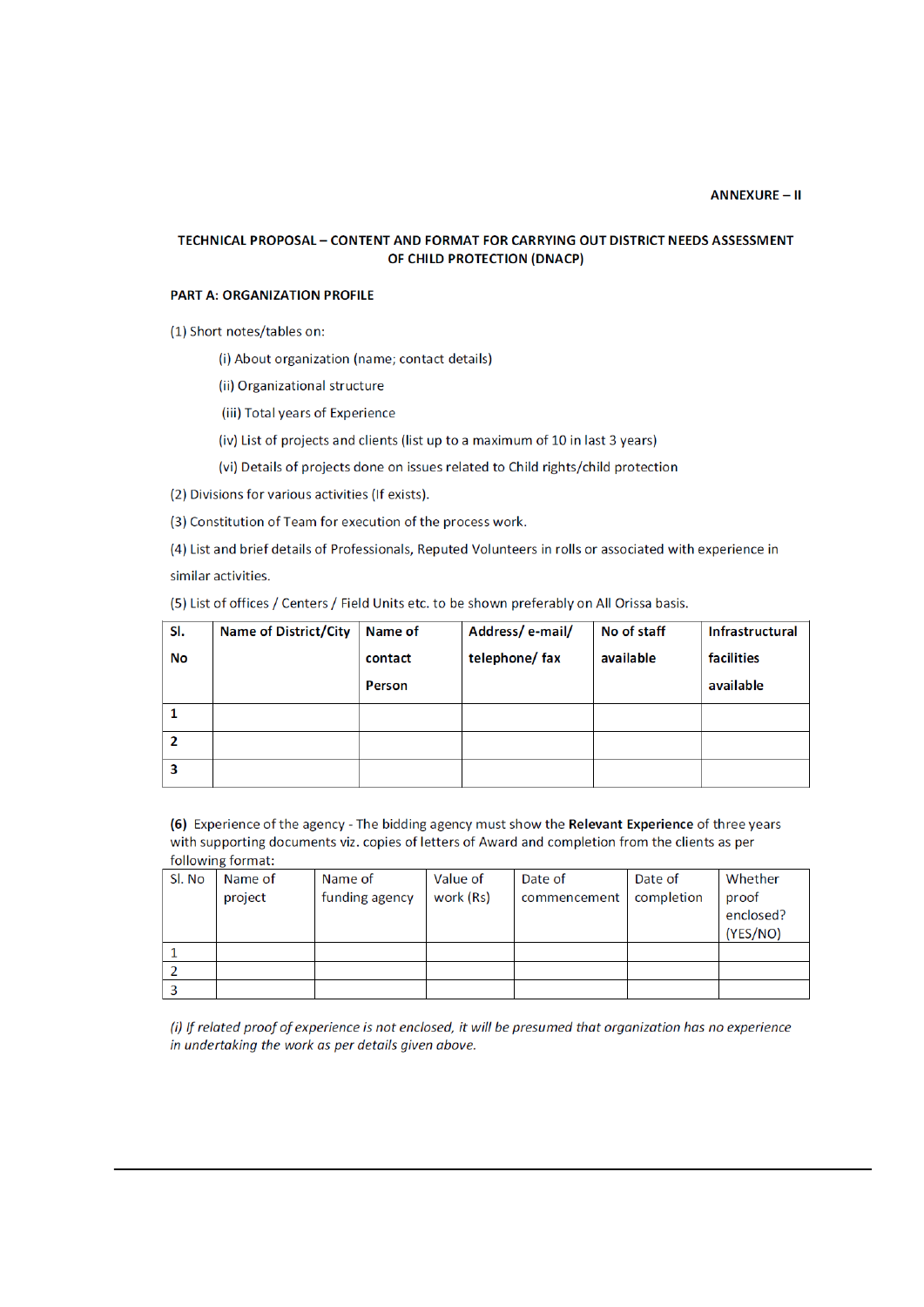#### PART B. DESCRIPTION OF THE APPROACH, METHODOLOGY AND WORK PLAN

Technical approach, methodology and work plan are key components of the Technical Proposal. You are suggested to present this section of the technical proposal into 4 chapters:-

a) Name of the District applying for:

b) Past/current activities of the organization in the district:

c) Technical Approach and Methodology. In this chapter you should explain your understanding of the objectives of the assignment, approach to the services, methodology for carrying out the activities and obtaining the expected output, and the degree of detail of such output. You should highlight the problems being addressed and their importance, and explain the technical approach you would adopt to address them. You should also explain the methodologies you propose to adopt and highlight the compatibility of those methodologies with the proposed approach.

d) Work Plan. In this chapter you should propose the main activities of the assignment, their content and duration, phasing and interrelations, milestones (including interim approvals by the Client), and delivery dates of the reports. The proposed work plan should be consistent with the technical approach and methodology, showing understanding of the ToR and ability to translate them into a feasible working plan. A list of the final technical documents, including reports, drawings, and tables to be delivered as final output, should be included here.

e) Organization and staffing of the team for this assignment. In this chapter you should propose the structure and composition of your team which will be deployed for this assignment. You should list the main disciplines of the assignment, the key expert responsible and proposed technical and support staff along with their curriculum vitae (CVs).

Team composition and tasks assigned. Please provide the details as per the following:  $f$ 

| Name of staff | Area of expertise   Position assigned | Firm | <b>Task Assigned</b> |
|---------------|---------------------------------------|------|----------------------|
|               |                                       |      |                      |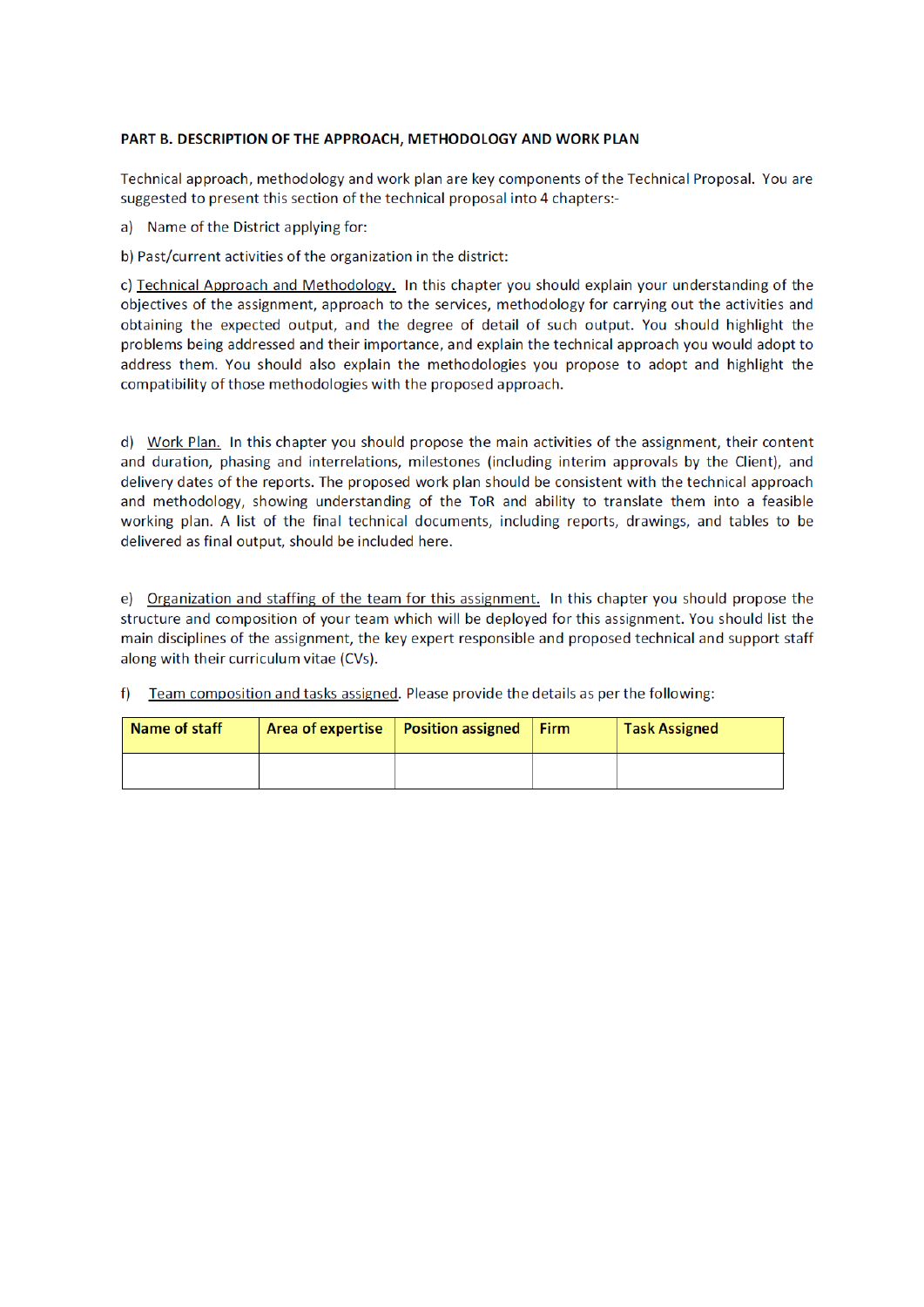**ANNEXURE-III** 

[Agency Evincing Interest in the RFP should also enclose a certificate On Letter Head of Organization as per format given below:]

#### EXPRESSION OF INTEREST FOR "DOING DISTRICT NEED ASSESSMENT OF CHILD PROTECTION" **CERTIFICATE**

\_\_\_\_, working as \_\_\_\_\_\_\_\_\_\_\_\_\_\_\_\_\_\_\_\_ in this organization and authorized to issue this certificate certify that:

(a) We have gone through the contents of advertisement and related documents for this EOI and fulfill all the eligibility criteria as per RFP

(b) All relevant documents are enclosed with our RFP

(c) The details and contents of our IRFPare authenticated and based on actual work carried out by our agency, as per record.

(d) We have understood that in case it is found that our agency is not fulfilling any of the laid down criteria, or relevant details/supporting documents are not found to be enclosed, we will not be given any opportunity for any clarifications and our RFP will be evaluated based on available documents in RFP

Signature of Authorized Signatory

Dated: ........................ Designation: ...................................

[Please affix Rubber Stamp]